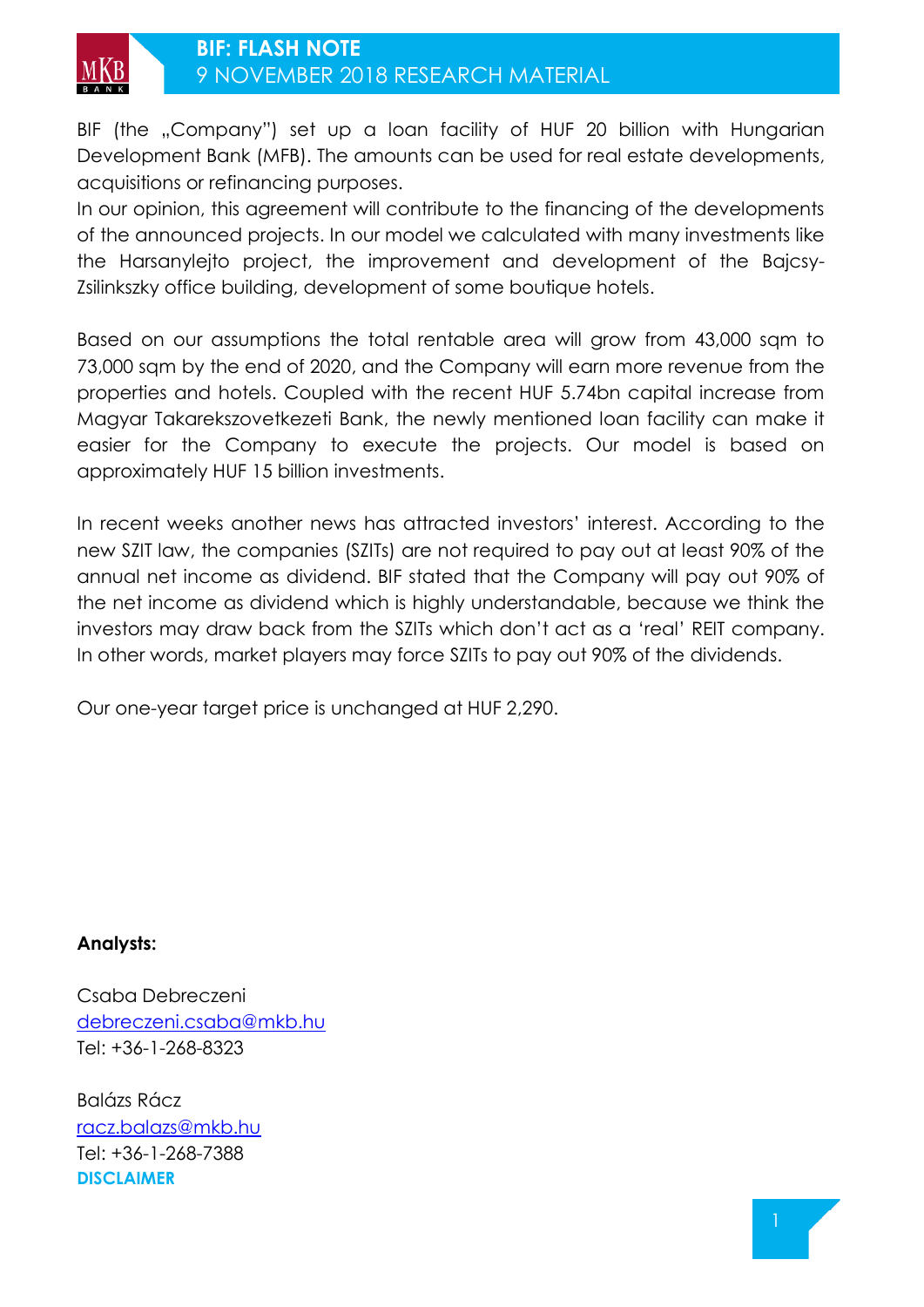

## **BIF: FLASH NOTE**  9 NOVEMBER 2018 RESEARCH MATERIAL

1. This research was prepared by the assignment of Budapest Stock Exchange Ltd. (registered seat: 1054 Budapest, Szabadság tér 7. Platina torony I. ép. IV. emelet; company registration number: 01-10-044764, hereinafter: BSE) under the agreement which was concluded by and between BSE and MKB Bank Ltd. (registered seat: H-1056 Budapest Váci utca 38., company registration number: 01-10-040952, hereinafter: Investment Service Provider)

2. BSE shall not be liable for the content of this research, especially for the accuracy and completeness of the information therein and for the forecasts and conclusions; the Service Provider shall be solely liable for these. The Service Provider is entitled to all copyrights regarding this research/commentary however BSE is entitled to use and advertise/spread it but BSE shall not modify its content.

3. This research shall not be qualified as investment advice specified in Point 9 Section 4 (2) of Act No. CXXXVIII of 2007 on Investment Firms and Commodity Dealers and on the Regulations Governing their Activities. Furthermore, this document shall not be qualified as an offer or call to tenders for the purchase, sale or hold of the financial instrument(s) concerned by the research/commentary.

4. All information used in the publication of this material has been compiled from publicly available sources that are believed to be reliable; however MKB Bank does not guarantee the accuracy or completeness of this material. Opinions contained in this report represent those of the research department of MKB Bank at the time of publication and are subject to change without notice.

5. Past performance is not necessarily a guide to future performance. Forward-looking information or statements in this report contain information that is based on assumptions, forecasts of future results, estimates of amounts not yet determinable, and therefore involve known and unknown risks, uncertainties and other factors which may cause the actual results, performance or achievements of their subject matter to be materially different from current expectations. Investors are advised to assess the nature and risks of the financial instruments and investment services. A well-founded investment decision can be made only in possession of all the relevant information, therefore investors are hereby explicitly advised to read carefully the information material, contractual provisions, conditions list and general business terms in order to be able to decide if the investment is in line with their risk bearing capacity. MKB Bank also recommends collecting information about the tax consequences and other relevant laws concerning investment services in the financial instruments mentioned in this document.

6. This document is provided for information purposes only, therefore the information provided in or derived from it is not intended to be, and should not be construed in any manner whatsoever as personalised advice or as a solicitation to effect, or attempt to effect, any transaction in a financial instrument (e.g. recommendation to buy, sell, hold) or as a solicitation to enter into an agreement or to any other commitment with regards to the financial instrument discussed. Any such offer would be made only after a prospective participant had completed its independent investigation of the securities, instruments, or transactions and received all information it required to make its investment decision. MKB Bank excludes any liability for any investment decision based on this document.

7. MKB Bank is entitled to provide market making, investment services or ancillary services regarding the financial instruments discussed in this document. MKB Bank provides investment services to BIF.

8. Content of this material enjoys copyright protection according to Act LXXVI. of 1999 on copyright, and may therefore be copied, published, distributed or used in any other form only with prior written consent of MKB Bank. All rights reserved. Unauthorized use is prohibited.

#### **Prior researches**

MKB Bank wrote an initiation report on 29 June 2018. The research is available on the web page of the BSE (Budapest Stock Exchange):

<https://bet.hu/Kibocsatok/BET-elemzesek/elemzesek/bif-elemzesek>

#### **Methodology used for equity valuation and recommendation of covered companies**